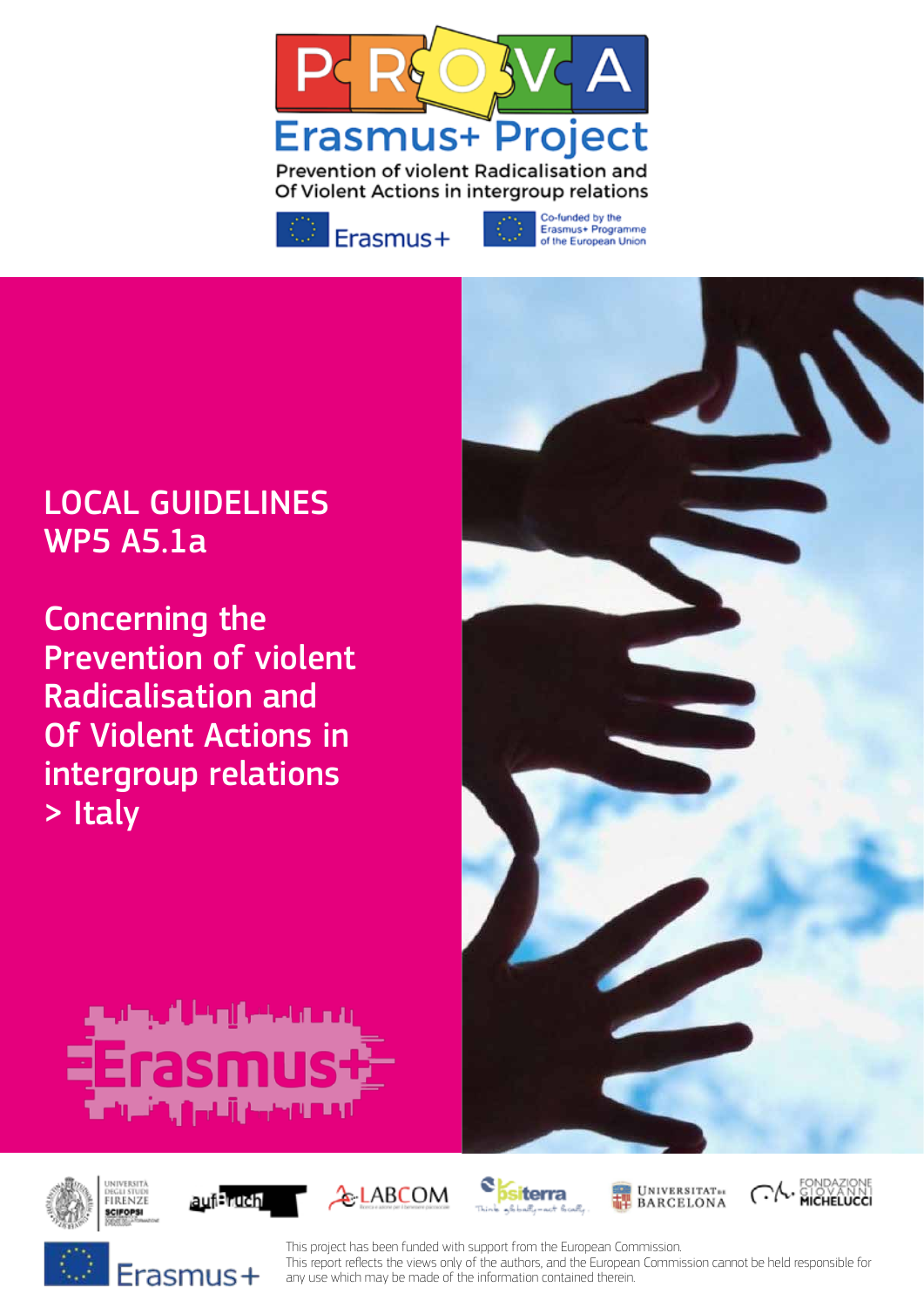







# **WP5 A5.1a LOCAL GUIDELINES**  concerning the prevention of violent radicalisation and of violent actions in intergroup relations – Italy *English version*

#### **EMPOWERING INTERVENTIONS**

1. *THE PROMOTION OF EMPOWERING INTERVENTIONS IS CRUCIAL* 

Empowering interventions are crucial to improve the competences of professionals, educators, volunteers (also religious ones) and prison officers, on one hand, and the capabilities of minors and their families, on the other hand, to face the social exclusion and to promote positive relationships.

## **TRAININGS AND WORKSHOPS**

- 2. **TRAINING FOR PROFESSIONALS TO SUPPORT YOUNG PEOPLE'S DIFFICULTIES IS CRUCIAL** It is necessary to develop training for professionals in order to increase knowledge of sociocultural differences and vulnerability of youth. It is also fundamental to improve professionals' ability to support youth education, competences and development of social identity.
- 3. SHARED TRAINING AND METHODS AMONG DIFFERENT SERVICES HAVE TO BE IMPROVED Social, educational, and justice institutions should have common trainings – particularly about violent radicalisation  $-$  to share ideas and experiences and to develop effective preventive projects based on good practices. The development and implementation of suitable methods for cooperative learning and teamwork, as well as evaluation of social impact of outcomes, is crucial.

4. IT IS NECESSARY TO ALLOW MINORS UNDER PROCEEDINGS AND STUDENTS TO COOPERATE IN ORDER TO LEARN INTERCULTURAL/INTERFAITH DIALOGUE AND SENSE OF COMMUNITY Participatory workshops with peer groups between minors and students appear extremely useful in countering violent intergroup relations and in promoting civic engagement and mutuality.

Innovative activities as space-manipulation and re-imagination of public spaces appear to generate  $-$  by means of peer relationships  $-$  interest and satisfaction, and to reduce conflicts, ultimately reaching positive (and intercultural) relationships. By means of public spaces reimagination such activities increase participants' awareness, social competencies and sense of belonging in a common environment. Consequently, educational, relational and vocational skills are promoted.

5. *AN UNDERSTANDING OF YOUTH ANGER AND NEGATIVE EMOTIONS IS NEEDED FOR*  **PLANNING EFFECTIVE AND INCLUSIVE EDUCATIONAL INTERVENTIONS** 

It is very important to detect the preconditions of anger and negative emotions in marginalised youth. It is, therefore, important to promote skills among professionals to address minors'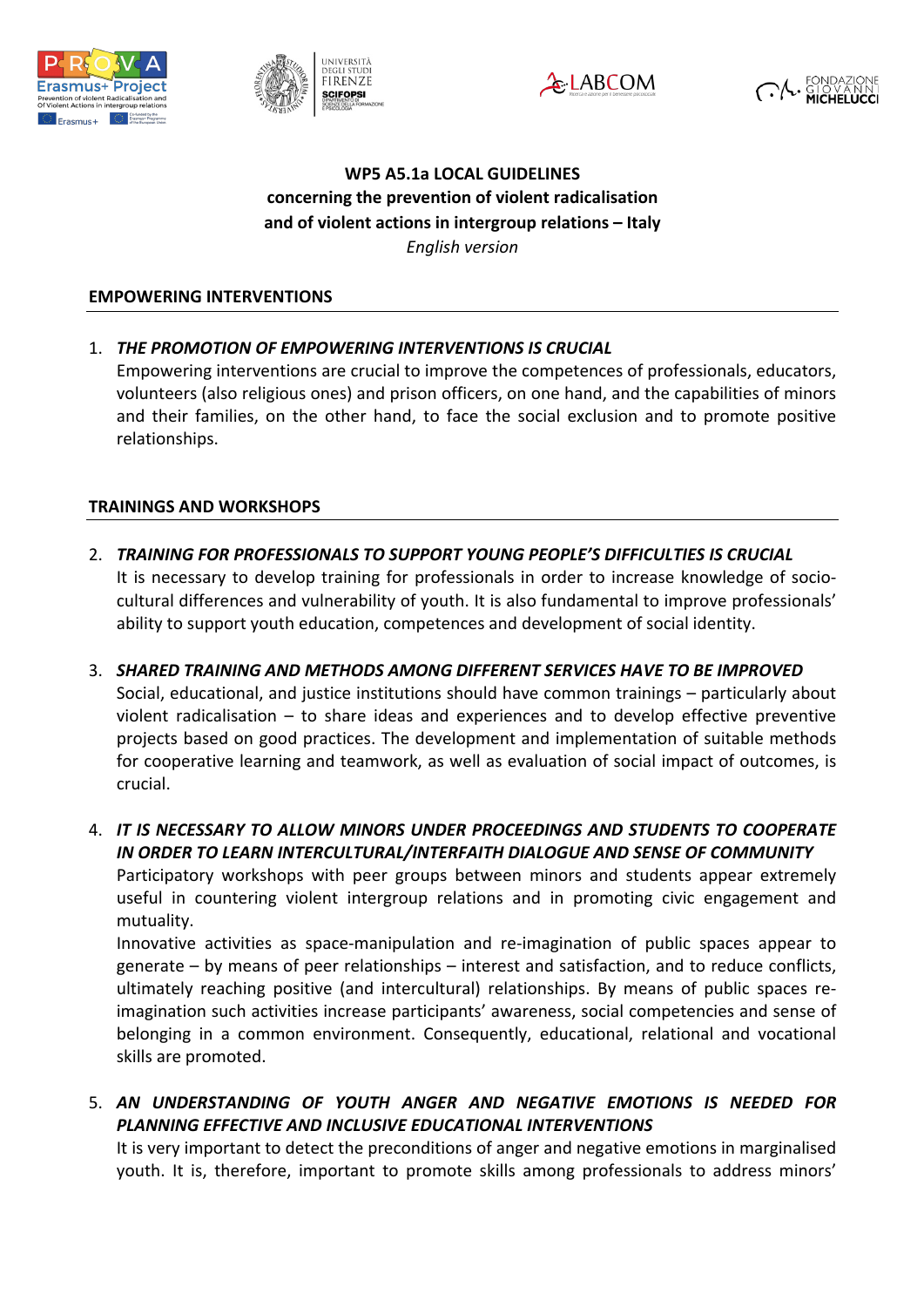emotions, by providing adequate training including the use of innovative tools such as narrative techniques.

It is necessary to spread inclusive attitudes and behaviours in schools, promoting a culture of "Otherness".

#### **SPACES**

## 6. *URBAN SPACES NEED TO BECOME SPACES FOR INCLUSION*

The promotion of inclusion – where differences work together in a common project of cohabitation – positively impacts urban life. Municipal Authorities should take the appropriate urban policies and plan effective local actions against socio-cultural discrimination, exclusion and spatial confinement of social groups. In the areas characterized by complex difficulties, local authorities, in synergy with local representatives, migrant associations, and NGOs, should foster citizens' participation in planning and implementing interventions to improve quality of life and urban cohabitation. In particular, *lab experiences* – for promoting participation and sense of community among citizens, especially young people and women – and *workshops* with stakeholders – for engaging inhabitants in proposals for renovating urban spaces – appear to be of great importance.

7. PUBLIC SPACES FOR SOCIALIZATION NEED TO BE REDISCOVERED AND URBAN SPACES, **INCLUDING TOTAL INSTITUTIONS, NEED TO BE RENOVATED** 

The rediscovery and reactivation of public urban spaces as relational spaces for meeting together is strongly recommended, involving in such projects  $-$  aimed at inclusion  $-$  political, religious and other social groups. It is important to emphasize the renovation of all the public spaces, including negative ones, such as prisons, because unsuitable spaces are barriers to community development, shared values, and membership.

#### **NETWORKING**

## 8. *OPENING THE DOORS OF INSTITUTIONS IS CRITICAL FOR PLANNING BEST POLICIES*

"Opening the doors" of institutions (including juvenile prisons) is essential in order to build social networks and to counteract "institutional *isolation"*. A partnership between Public Authorities and NGOs (associations and voluntary organisations), emphasizing their strengths and areas of focus, is essential to influence public policies. Stakeholders should be actively engaged in interventions for social inclusion and policies planning, addressed specifically to youth potentially exposed to violent radicalisation.

9. *STRENGHTENING NETWORKS AMONG INSTITUTIONS IS ESSENTIAL TO PROMOTE JUSTICE AND FAIRNESS AND TO ADDRESS VIOLENT RADICALISATION*

Stable networks among institutions, as structured best practices, are crucial for the promotion of cultural change, justice and fairness; for the creation and strengthening of local (national and international) partnerships; for the sharing of ideas and strategies to counter violent radicalisation. It is fundamental: a) implementation of protocols and operational procedures for an effective planning of interventions, b) increasing awareness of existing networks, c)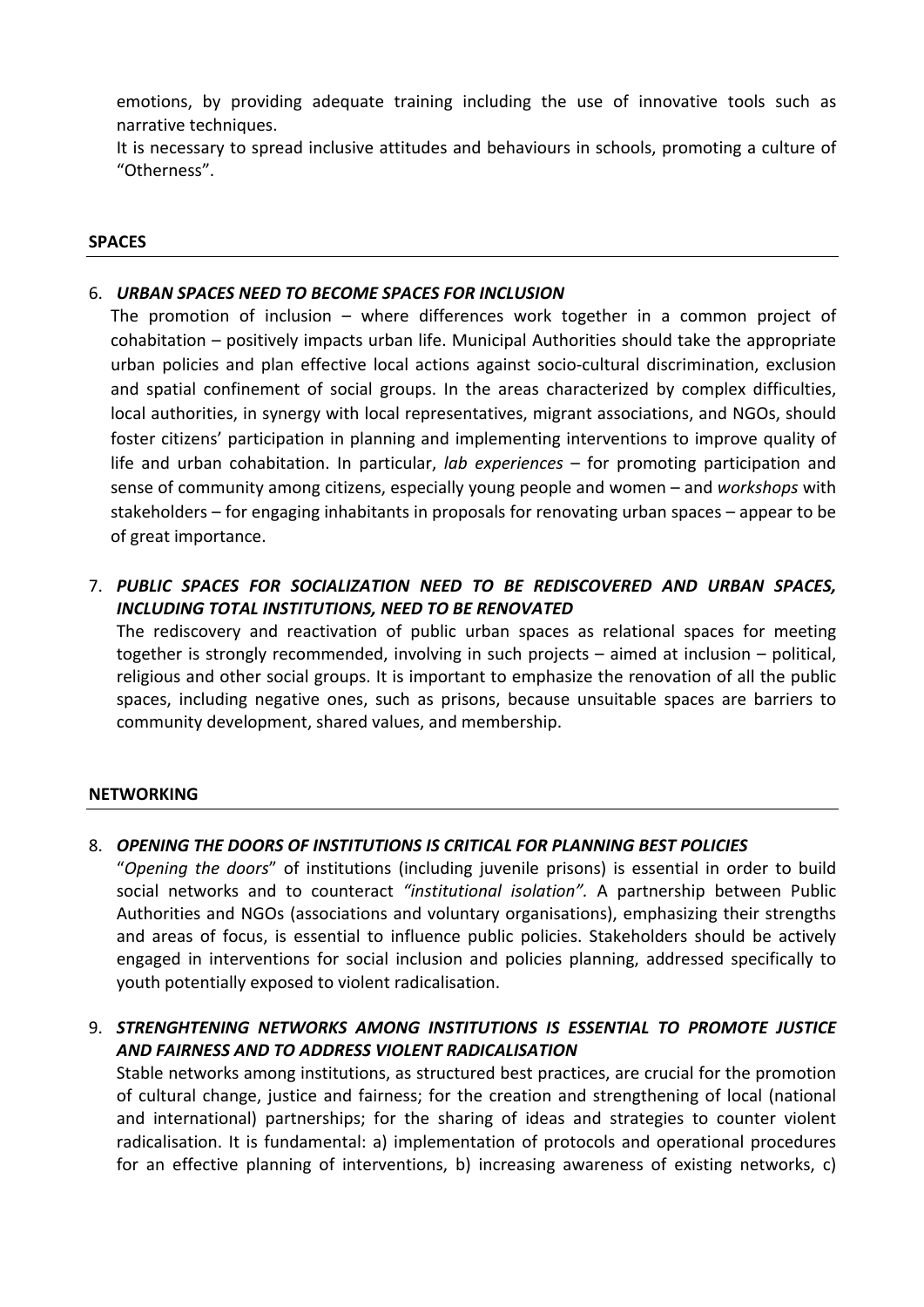strengthening of informal networks, d) improvement of communication among institutions, often perceived as distant nodes of the network.

#### **KNOWLEDGE AND CULTURE**

## 10. *IMPROVEMENT OF SOCIAL COHESION OVERCOMES INSECURITY AND FEELINGS OF FEAR OF CITIZENS*

It is recommended that mutual understanding and social cohesion be improved in order for all local inhabitants to share and overcome insecurity and feelings of fear. It is necessary to avoid competition in the interest of human rights, by supporting the needs and by paying attention to the perceived fears of both migrants and poor Italian families.

# 11. *ALSO MARGINALIZED POPULATIONS PERCEIVE ISOLATION AND ARE AFRAID FOR THEIR FUTURES*

Marginalized populations, often seen as a threat, are also afraid. Migrants, in particular, need to obtain legal status, are afraid for their futures and perceive isolation and loneliness. It is necessary to improve the integration process including consideration of their voices and their difficulties. A crucial point is education for migrant youth, so as to provide them with adequate opportunities and effective tools for inclusion.

#### **INFORMATION AND COMMUNICATION**

# 12. *CITIZENS SHOULD HAVE ACCURATE AND NOT MANIPULATED INFORMATION ABOUT*  **EMERGING ISSUES**

Citizens have poor and often manipulated information about emerging issues. In order for them to be better informed, more balance and attention is required among the media, particularly in addressing violent radicalisation phenomena to reduce the risk of social alarm. It is essential to create counter-narratives against the political manipulation of information and *"fake news"*.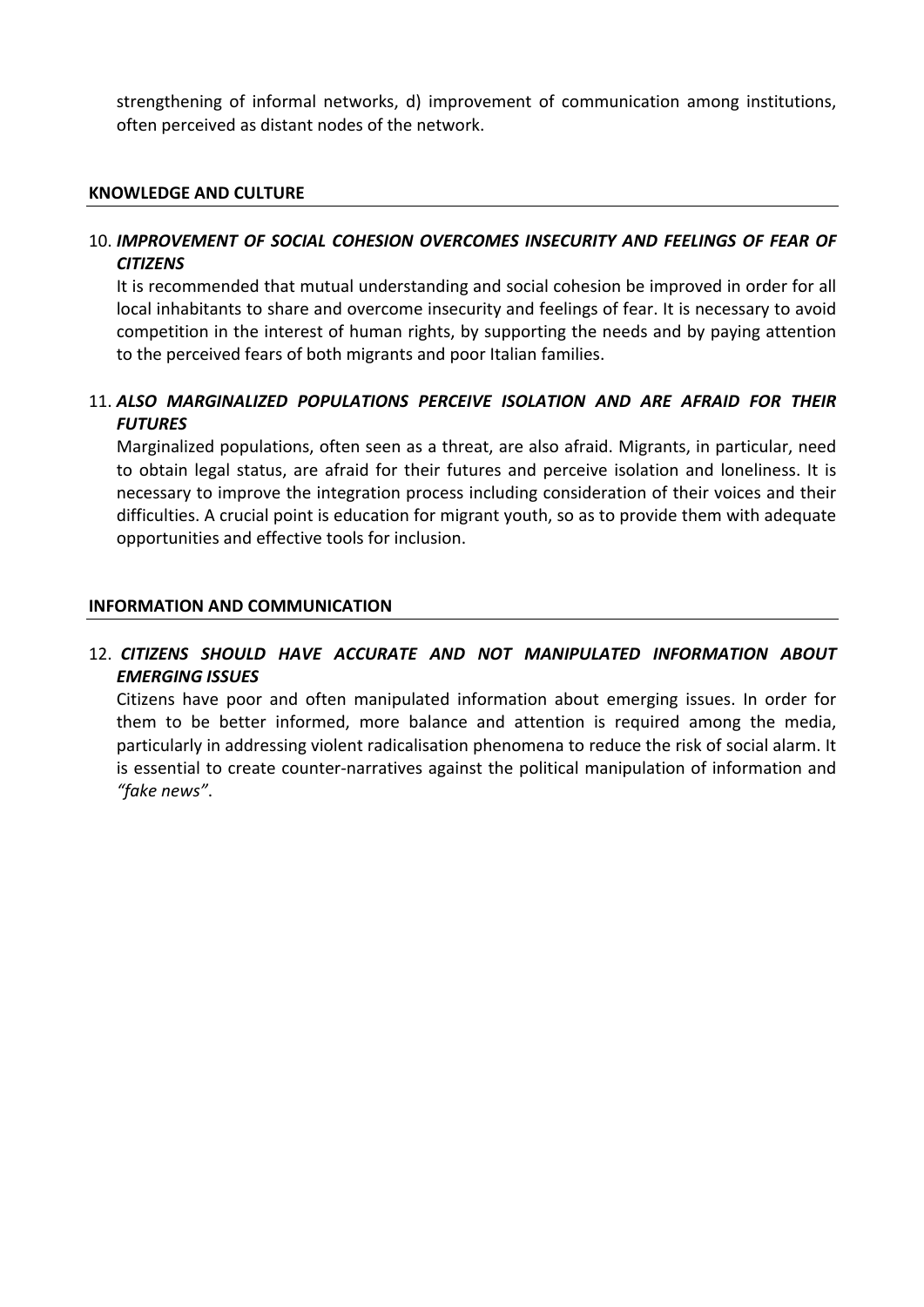





# **WP5 A5.1a LOCAL GUIDELINES**  concerning the prevention of violent radicalisation and of violent actions in intergroup relations - Italy *Italian version*

## **INTERVENTI DI EMPOWERMENT**

# 1. PROMUOVERE INTERVENTI DI EMPOWERMENT COME SCELTA PRIORITARIA

Gli interventi volti a promuovere empowerment sono indispensabili sia per migliorare le competenze dei professionisti, degli educatori, dei volontari (anche religiosi) e degli agenti di polizia, sia per far fronte all'esclusione, promuovendo relazioni positive per i minori e le loro famiglie.

## **TRAINING E WORKSHOP**

# 2. FORMARE APPROPRIATAMENTE I PROFESSIONISTI AL SUPPORTO DELLE DIFFICOLTÀ TIPICHE *DEI GIOVANI*

È necessario che la formazione per i professionisti incrementi le conoscenze riguardo le differenze socio-culturali e le vulnerabilità tipiche delle nuove generazioni, migliorando la capacità di supportare i giovani nello sviluppo delle loro competenze, nei loro percorsi formativi e nella definizione della loro identità sociale.

# 3. *MIGLIORARE LE ATTIVITÀ DI FORMAZIONE E I METODI FORMATIVI, CON INTERVENTI COMUNI TRA ENTI DIVERSI*

È di grande importanza che le istituzioni sociali, educative e della giustizia minorile realizzino attività formative comuni – con particolare riferimento alla radicalizzazione violenta – in modo da condividere idee ed esperienze e sviluppare progetti di prevenzione efficaci, basati sulle buone pratiche. I metodi formativi maggiormente indicati risultano essere quelli del *cooperative learning* e del *teamwork*. Risulta inoltre basilare la formazione sulla valutazione dell'impatto sociale dei risultati ottenuti.

# 4. REALIZZARE ATTIVITÀ COMUNI CON MINORI SOTTO PROCEDIMENTO PENALE E CON STUDENTI, PER APPRENDERE IL DIALOGO INTERCULTRALE/INTERRELIGIOSO E SVILUPPARE *SENSO DI COMUNITÀ*

Sessioni di workshop partecipativi con minori sotto procedimento penale e studenti sono apparsi estremamente utili per contrastare le relazioni inter gruppali violente e per promuovere l'impegno civico e la reciprocità.

Attività innovative come la manipolazione e la reinterpretazione degli spazi sono in grado grazie al rapporto tra pari - di trasmettere interesse e soddisfazione, di ridurre i conflitti promuovendo relazioni positive, anche da un punto di vista interculturale; e - grazie alla reimmaginazione degli spazi pubblici - di aumentare la consapevolezza, le competenze sociali e il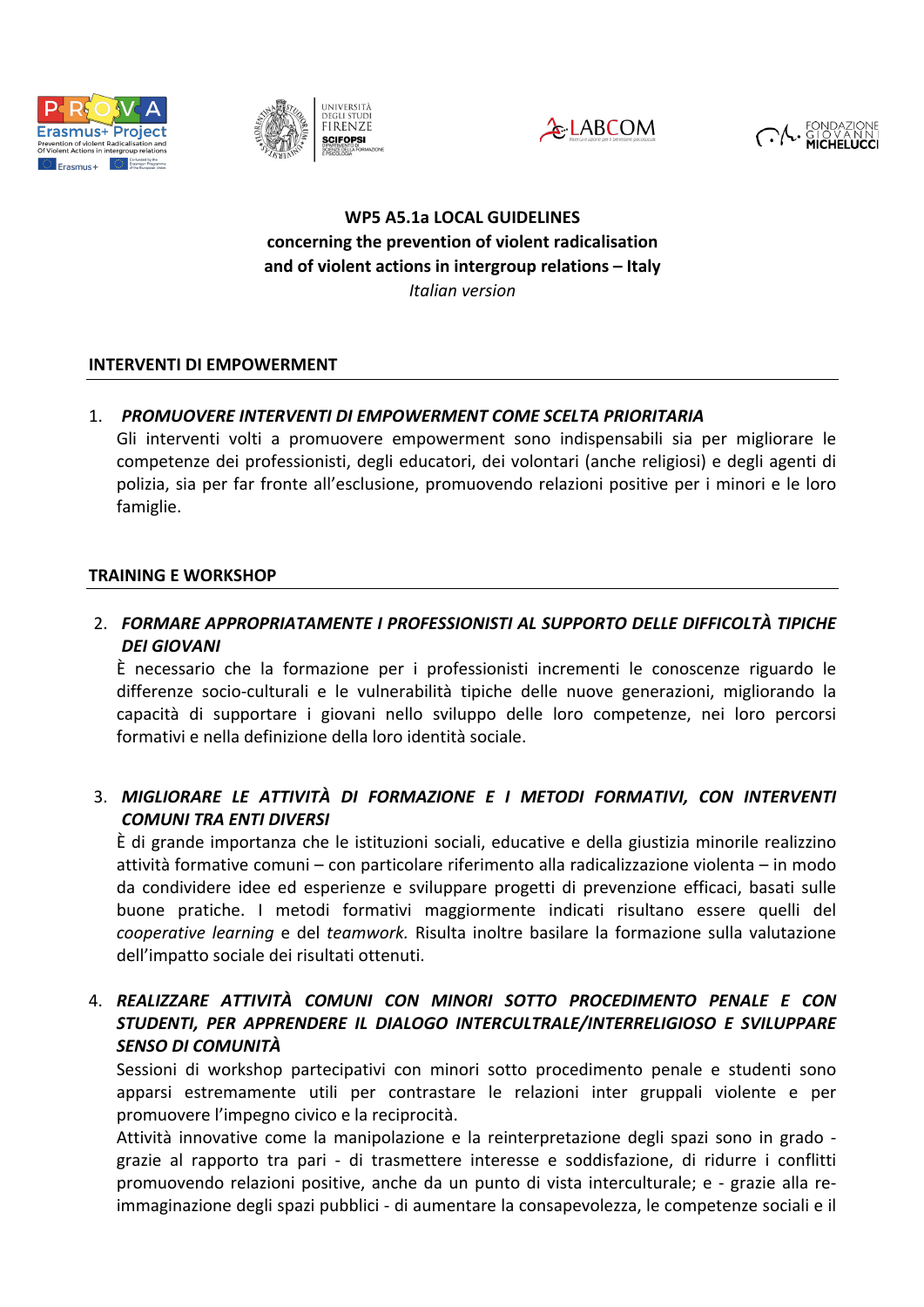senso di appartenenza dei partecipanti ad un ambiente condiviso. Vengono così promossi congiuntamente gli aspetti formativi relazionali e quelli occupazionali.

# 5. **COMPRENDERE LA RABBIA DEI GIOVANI E LE EMOZIONI NEGATIVE PER REALIZZARE EFFICACI INTERVENTI EDUCATIVI ED INCLUSIVI**

È molto importante individuare i fattori predittivi di rabbia e di emozioni negative nei giovani. È inoltre necessario potenziare le competenze dei professionisti, fornendo loro strumenti educativi per poter gestire le emozioni dei giovani, utilizzando le tecniche adatte, come ad esempio gli approcci narrativi.

Appare prioritario diffondere atteggiamenti e comportamenti inclusivi nelle scuole e promuovere la cultura dell'*Alterità*.

#### **SPAZI**

## 6. PROMUOVERE GLI SPAZI URBANI COME SPAZI PER L'INCLUSIONE

La promozione dell'inclusione – secondo cui le differenze concorrono alla realizzazione di progetti comuni e alla condivisione degli spazi – ha un impatto positivo sulla vita nei centri urbani. Le amministrazioni comunali dovrebbero adottare politiche urbane adeguate e pianificare azioni locali efficaci volte a ridurre la discriminazione socio-culturale e contrastare i fenomeni di esclusione e confinamento spaziale di gruppi sociali. Nei quartieri ad alta problematicità le amministrazioni locali in sinergia con rappresentanti locali, associazioni di migranti e organizzazioni non governative dovrebbero promuovere la partecipazione degli abitanti nella progettazione e realizzazione di interventi che interessino la qualità della vita e della convivenza urbana. In particolare, è apparsa di grande importanza la promozione di esperienze di *living lab* – per incoraggiare la partecipazione e il senso di comunità, in primo luogo tra i giovani e tra le donne – e di workshop con stakeholder, coinvolgendo i cittadini nelle proposte per il recupero di spazi urbani.

# 7. RISCOPRIRE GLI SPAZI PUBBLICI DELLA SOCIALIZZAZIONE, E STIMOLARE IL RECUPERO DEGLI SPAZI URBANI, COMPRESI QUELLI DELLE ISTITUZIONI TOTALI

 $\dot{E}$  di grande importanza la riscoperta e la riattivazione degli spazi pubblici dello "stare insieme", in modo da farli essere luoghi dedicati alla relazione – orientata all'inclusione – coinvolgendo in tali progetti differenti gruppi politici, religiosi e sociali. È importante porre l'attenzione al recupero di tutti gli spazi, inclusi quelli "negativi" come il carcere, perché vivere in luoghi non adeguati ostacola lo sviluppo delle comunità, dei valori comuni e del senso di appartenenza.

## **NETWORKING**

# 8. APRIRE LE PORTE DELLE ISTITUZIONI PER PIANIFICARE LE MIGLIORI POLICIES

"Aprire le porte" delle istituzioni (inclusi gli Istituti Penali Minorili) è fondamentale per costruire reti sociali e contrastare "l'isolamento delle istituzioni". Al fine di orientare le scelte pubbliche, è basilare valorizzare capacità e specificità all'interno della partnership tra le pubbliche istituzioni e le NGOs (associazionismo e volontariato). Gli stakeholder devono essere maggiormente coinvolti nella realizzazione delle politiche e degli interventi di inclusione